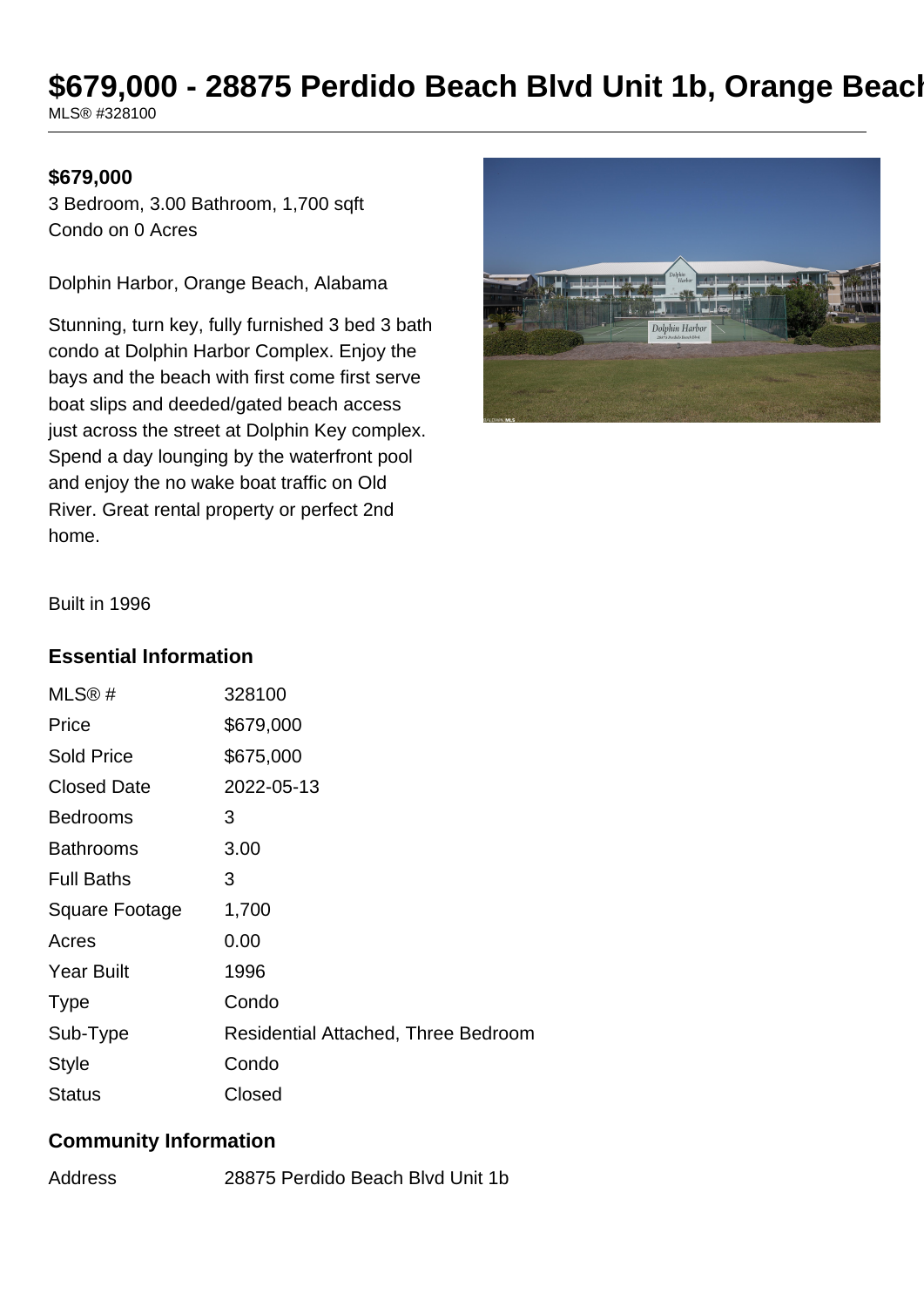| Area         | Orange Beach 1 |
|--------------|----------------|
| Subdivision  | Dolphin Harbor |
| City         | Orange Beach   |
| County       | <b>Baldwin</b> |
| <b>State</b> | Alabama        |
| Zip Code     | 36561          |

## **Amenities**

| Amenities            | BBQ Area, Covered Entry, Landscaping, Pool - Outdoor, Tennis/Racquetball,<br>Gated              |
|----------------------|-------------------------------------------------------------------------------------------------|
| <b>Utilities</b>     | Cable TV, Sewage-City, Total Electric, Water Heater-Electric, Water-City,<br><b>Baldwin EMC</b> |
| View                 | <b>Direct River Front</b>                                                                       |
| <b>Is Waterfront</b> | Yes                                                                                             |
| Waterfront           | Beach Accs (Wlk <= 1/4 Mi), River Front - Building, Old River                                   |
| Has Pool             | Yes                                                                                             |

## **Interior**

| Interior                 | Laminate, Tile, Wood                                                                                 |  |  |  |  |
|--------------------------|------------------------------------------------------------------------------------------------------|--|--|--|--|
| <b>Interior Features</b> | Cable, Ceiling Fan(s), Storage-Out                                                                   |  |  |  |  |
| Appliances               | Dishwasher, Dryer, Refrigerator<br>w/lce Maker,<br>Icemaker,<br>Microwave,<br>Range-Electric, Washer |  |  |  |  |
| Cooling                  | <b>Central Electric, Central Heat</b>                                                                |  |  |  |  |
| # of Stories             |                                                                                                      |  |  |  |  |
| <b>Stories</b>           |                                                                                                      |  |  |  |  |

## **Exterior**

| <b>Exterior</b> | <b>EIFS</b>                |
|-----------------|----------------------------|
| Lot Description | Waterfront                 |
| Construction    | Resale                     |
| Foundation      | Concrete Block, Wood Frame |

## **School Information**

| Elementary    | <b>Orange Beach Elementary</b> |
|---------------|--------------------------------|
| <b>Middle</b> | Orange Beach Middle            |
| High          | Orange Beach                   |

#### **Additional Information**

| <b>HOA Fees</b> | 500.00  |
|-----------------|---------|
| HOA Fees Freq.  | Monthly |